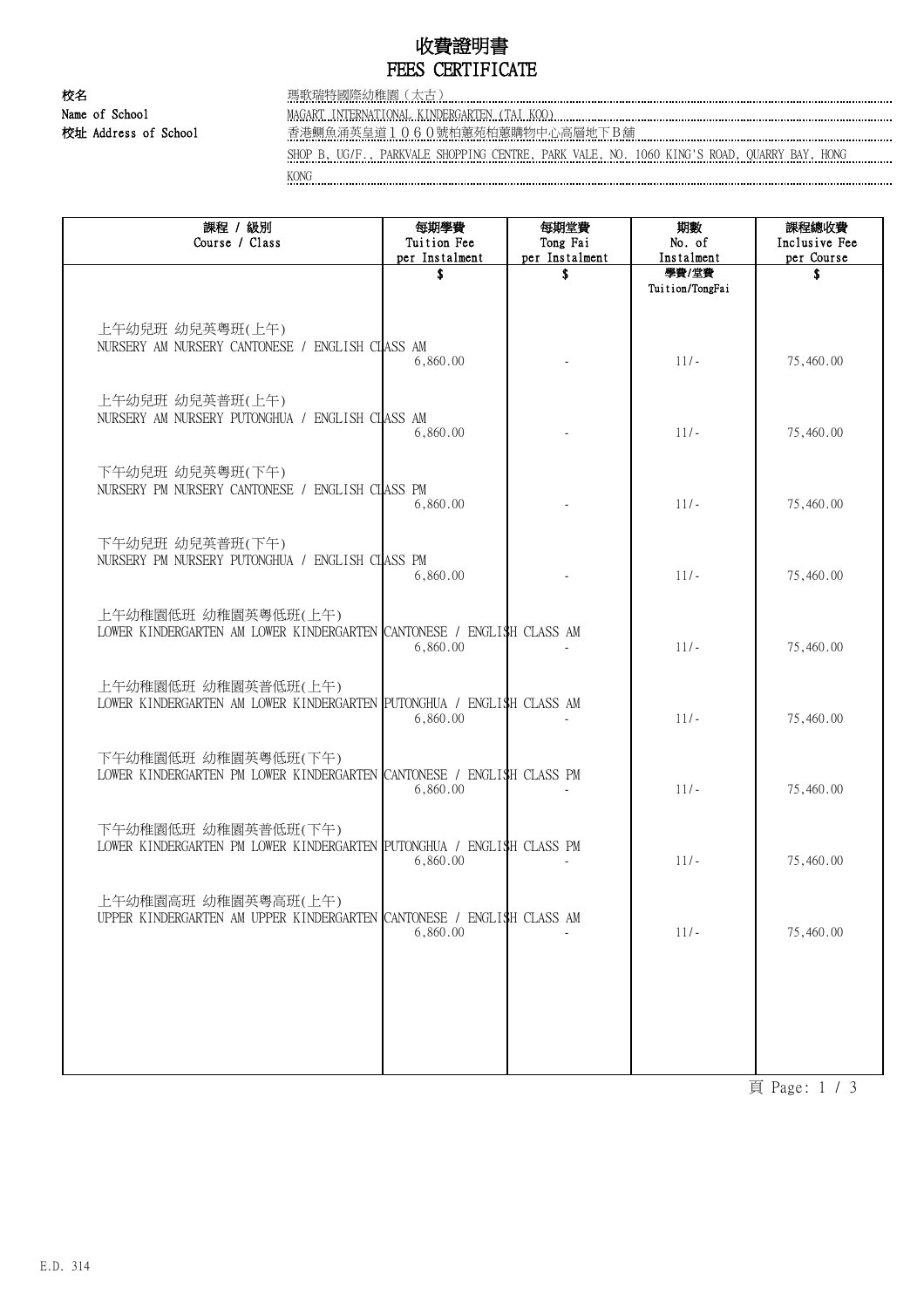## 收費證明書 FEES CERTIFICATE

校名 瑪歌瑞特國際幼稚園(太古) Name of School MAGART INTERNATIONAL KINDERGARTEN (TAI KOO)

校址 Address of School 香港鰂魚涌英皇道1060號柏蕙苑柏蕙購物中心高層地下B舖

SHOP B, UG/F., PARKVALE SHOPPING CENTRE, PARK VALE, NO. 1060 KING'S ROAD, QUARRY BAY, HONG KONG

| 課程 / 級別<br>Course / Class                                                                        | 每期學費<br>Tuition Fee<br>per Instalment                            | 每期堂費<br>Tong Fai<br>per Instalment | 期數<br>No. of<br>Instalment | 課程總收費<br>Inclusive Fee<br>per Course |
|--------------------------------------------------------------------------------------------------|------------------------------------------------------------------|------------------------------------|----------------------------|--------------------------------------|
|                                                                                                  |                                                                  | \$                                 | 學費/堂費<br>Tuition/TongFai   | \$                                   |
| 上午幼稚園高班 幼稚園英普高班(上午)<br>UPPER KINDERGARTEN AM UPPER KINDERGARTEN PUTONGHUA / ENGLI\$H CLASS AM    | 6,860.00                                                         |                                    | $11/-$                     | 75,460.00                            |
| 下午幼稚園高班 幼稚園英粤高班(下午)<br>UPPER KINDERGARTEN PM UPPER KINDERGARTEN CANTONESE / ENGLI\$H CLASS PM    | 6,860.00                                                         |                                    | $11/-$                     | 75,460.00                            |
| 下午幼稚園高班 幼稚園英普高班(下午)<br>UPPER KINDERGARTEN PM UPPER KINDERGARTEN PUTONGHUA / ENGLISH CLASS PM     | 6,860.00                                                         |                                    | $11/-$                     | 75,460.00                            |
| 全日幼兒班 全日幼稚園幼兒班(雙語)<br>NURSERY WHOLE-DAY NURSERY KINDERGARTEN BILINGUAL CLASS WHOLE DAY           | 13,534.00                                                        |                                    | $11/-$                     | 148,874.00                           |
| (膳食費)<br>(MEAL CHARGE)                                                                           | 1,580.00                                                         |                                    | $11/-$                     | 17,380.00                            |
| 全日幼稚園低班 全日幼稚園低班(雙語)<br>LOWER KINDERGARTEN WHOLE-DAY LOWER KINDERGARTEN BILINGUAL CLASS WHOLE DAY | 13,534.00                                                        |                                    | $11/-$                     | 148,874.00                           |
| (膳食費)<br>(MEAL CHARGE)                                                                           | 1,580.00                                                         |                                    | $11/-$                     | 17,380.00                            |
| 全日幼稚園高班 全日幼稚園高班(雙語)<br>UPPER KINDERGARTEN WHOLE-DAY UPPER KINDERGARTEN BILINGUAL CLASS WHOLE DAY | 13,534.00                                                        |                                    | $11/-$                     | 148,874.00                           |
| (膳食費)<br>(MEAL CHARGE)                                                                           | 1,580.00<br>(生效日期 With effect from : 01.08.2021 )<br>* * * 完 END | $* *$                              | $11/-$                     | 17,380.00                            |

頁 Page: 2 / 3